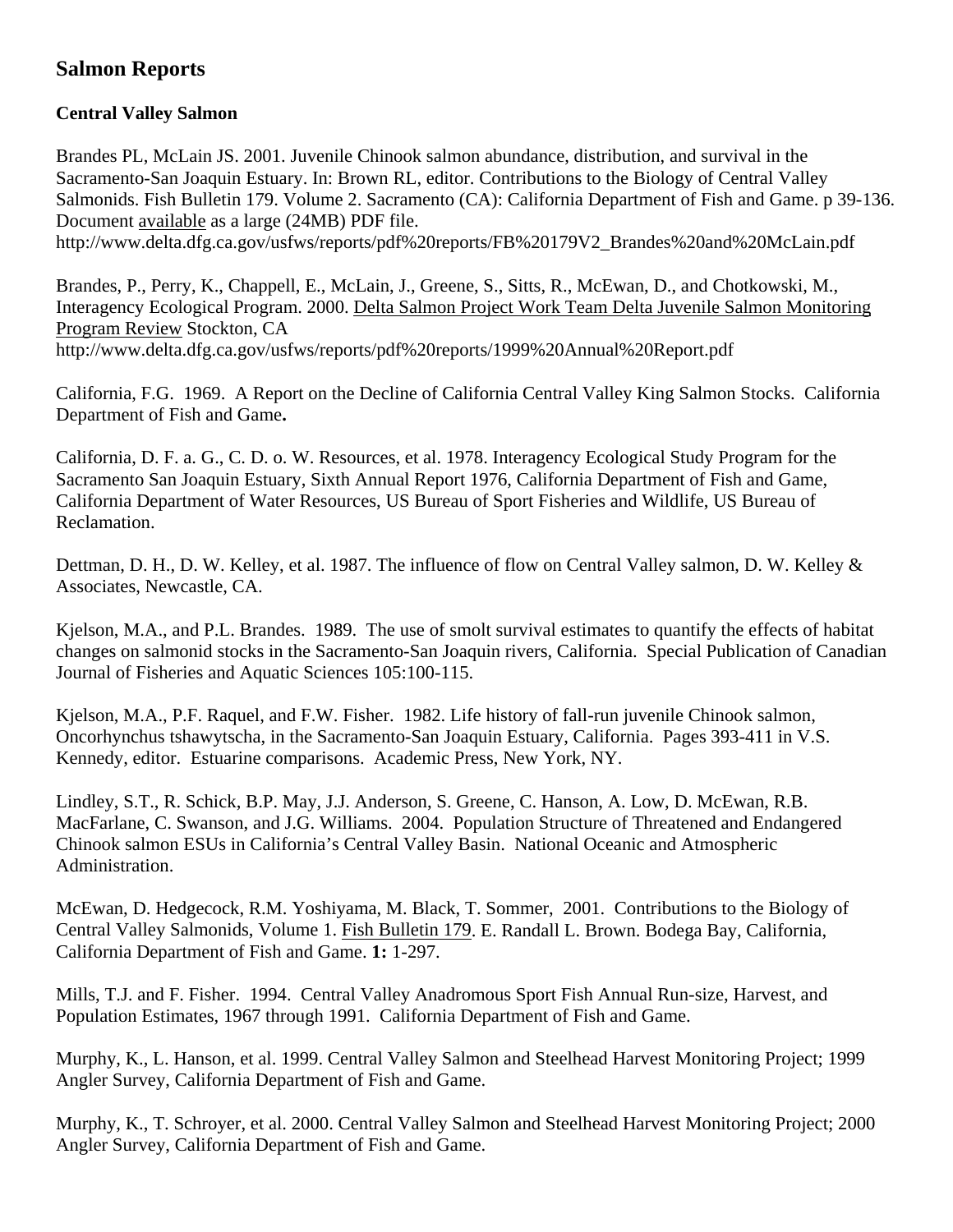Newman, K.B. and D.G. Hankin. May 2004. Statistical Procedures for Detecting the CVPIA natural Chinook salmon Production Doubling Goal and Determining Sustainability of Production Increases.

Reynolds, F. L., R. L. Reavis, et al. 1990. Central Valley salmon and steelhead restoration and enhancement plan, California Department of Fish and Game.

U.S. Fish and Wildlife Service. 1987. Exhibit 31: The needs of Chinook salmon, Oncorhynchus tshawystcha in the Sacramento-San Joaquin Estuary. Presented to the State Water Resources Control Board for the 1987 Water Quality/Water Rights Proceedings on the San Francisco Bay/Sacramento-San Joaquin Delta.

U.S. Fish and Wildlife Service. 1994. 1993 annual progress report: "Abundance and survival of juvenile Chinook salmon in the Sacramento-San Joaquin Estuary". Stockton, CA

U.S. Fish and Wildlife Service. 1995. 1994 annual progress report: "Abundance and survival of juvenile Chinook salmon in the Sacramento-San Joaquin Estuary". Stockton, CA

U.S. Fish and Wildlife Service. 1997. 1995 annual progress report: "Abundance and survival of juvenile Chinook salmon in the Sacramento-San Joaquin Estuary". Stockton, CA

U.S. Fish and Wildlife Service. 1999. 1996 annual progress report: "Abundance and survival of juvenile chinook salmon in the Sacramento-San Joaquin Estuary". Stockton, CA

U.S. Fish and Wildlife Service. 2000. [1997/98 annual progress report: "Abundance and survival of juvenile](http://www.delta.dfg.ca.gov/usfws/reports/pdf reports/1997-1998 Annual Report.pdf)  [chinook salmon in the Sacramento-San Joaquin Estuary".](http://www.delta.dfg.ca.gov/usfws/reports/pdf reports/1997-1998 Annual Report.pdf) Stockton, CA. http://www.delta.dfg.ca.gov/usfws/reports/pdf%20reports/1997-1998%20Annual%20Report.pdf

U.S. Fish and Wildlife Service. 2000. [1999 annual progress report: "Abundance and survival of juvenile](http://www.delta.dfg.ca.gov/usfws/reports/pdf reports/1999 Annual Report.pdf)  [chinook salmon in the Sacramento-San Joaquin Estuary".](http://www.delta.dfg.ca.gov/usfws/reports/pdf reports/1999 Annual Report.pdf) Stockton, CA http://www.delta.dfg.ca.gov/usfws/reports/pdf%20reports/1999%20Annual%20Report.pdf

Van Woert, W. 1965. Central Valley salmon and steelhead sport catch, 1963-64, California Department of Fish & Game, Marine Resources Branch.

Van Woert, W. 1966. Central Valley salmon and steelhead sport catch, 1964-65, California Department of Fish & Game, Marine Resources Branch.

Van Woert, W. 1968. Central Valley salmon and steelhead sport catch, 1965-66, California Department of Fish & Game, Marine Resources Branch.

Vogel, D.A. May 2001. Juvenile Chinook Salmon Radio-telemetry Study in the Northern Sacramento - San Joaquin Delta, January - February 2000. Natural Resource Scientists, Inc. red Bluff, CA

Vogel, D.A. June 2002. Juvenile Chinook Salmon Radio-telemetry Studies in the Southern Sacramento - San Joaquin Delta, December 2000 - January 2001. Natural Resource Scientists, Inc. red Bluff, CA

Vogel, D.A. January 2004. Juvenile Chinook Salmon Radio-telemetry Studies in the Northern and Central Sacramento - San Joaquin Delta, 2002 - 2003. Final Report. Natural Resource Scientists, Inc. red Bluff, CA.

Williams, J.G., P.L. Brandes, C. Mesick, P.F. Baker, L.B. Boyd stun, J.J. Miyamoto, C. Mesick, T. Ford, W. Kimmerer, K.D. Arkush, C.H. Hanson, J.R. Herren. 2001. Contributions to the Biology of Central Valley Salmonids, Volume 2. Fish Bulletin 179:. E. Randall L. Brown. Bodega Bay, California, California Department of Fish and Game. **2:** 1-355.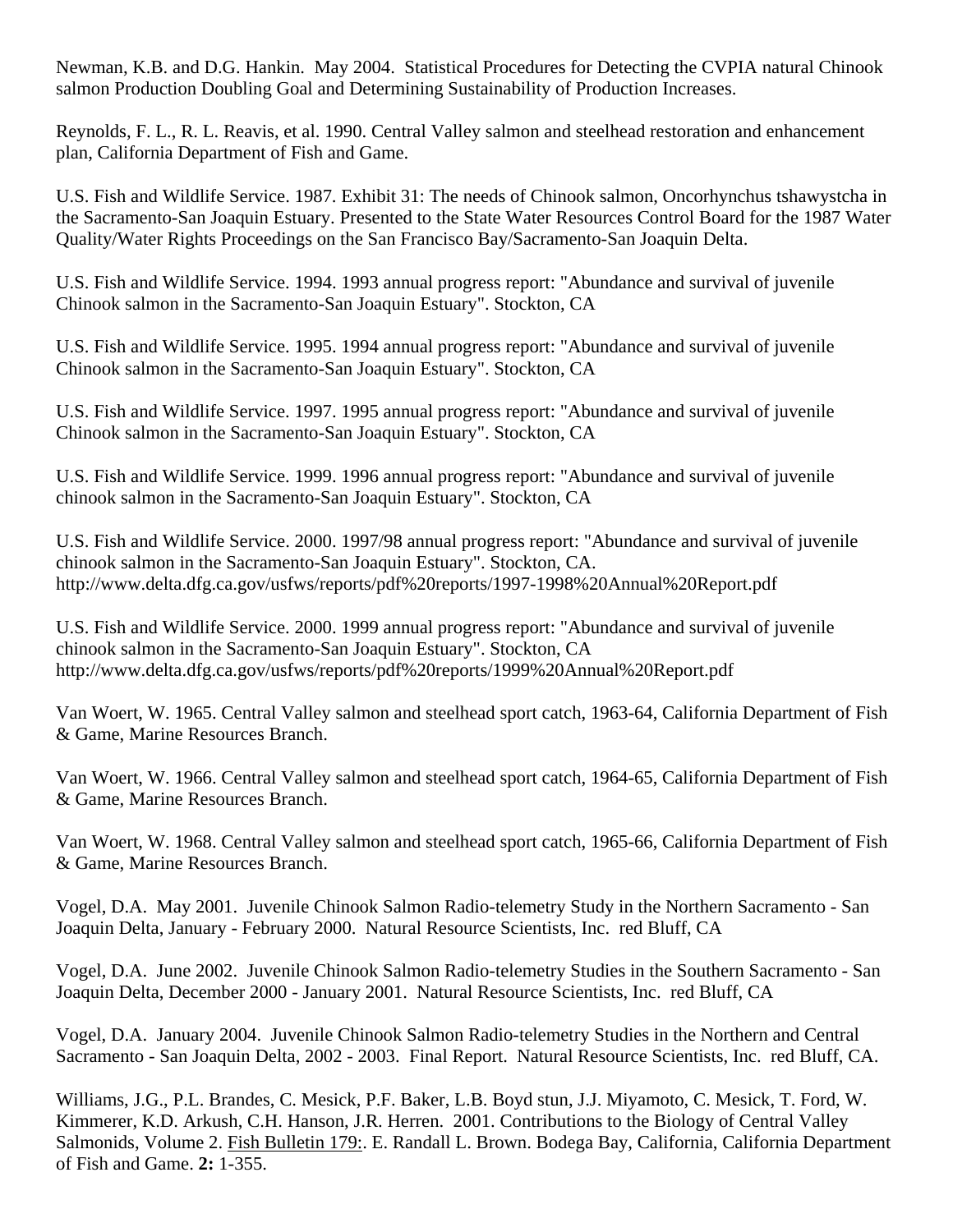### **Central Valley Salmon Habitat**

Baker, P.F., T.P. Speed, and F.K. Ligon. 1995. Estimating the influence of temperature on the survival of Chinook salmon smolts (Oncorhynchus tshawytscha) migrating through the Sacramento-San Joaquin River Delta of California. Canadian Journal of Fisheries and Aquatic Sciences 52:855-863.

California, F.G. 1971. An Evaluation of Effects of Thermal Discharges in the Western Sacramento-San Joaquin Delta on Striped Bass, King Salmon and the Opossum Shrimp. California Department of Fish and Game.

California, F.G. 1998. Central Valley Anadromous Fish-habitat Evaluation, October 1996 through September 1997. Annual Progress Report. Prepared for U.S. Fish and Wildlife Service, Central Valley anadromous Fish Restoration Program. California Department of Fish and Game.

California, F. G. and B. D. Division. 1992. DFG Exhibit 14 Water quality and water quantity needs for Chinook salmon production in the upper Sacramento River, California Fish & Game.

Flosi, G., S. Downie, et al. 1998. California Salmonid Stream Habitat Restoration Manual.

Harville, J. P. E. 1991. Preparing for the '90s and beyond: Meeting fisheries challenges. North American Fisheries Leadership Workshop, Snowbird, Utah, American Fisheries Society.

Jones, B. E., D. W. Kelley, et al. 1980. Sacramento San Joaquin delta wildlife habitat protection & restoration plan Part I: Status report and plan Part 2: Delta habitats and wildlife, US Fish and Wildlife Service, California Department of Fish and Game.

Kiraly, S. J., F. A. Cross, et al. 1991. The Federal effort to evaluate coastal wetland mitigation -- A report by the National Ocean Pollution Policy Board's Habitat loss and modification working group, NOAA, US Department of Commerce, National Oceanic and Atmospheric Administration.

Kjelson, M.A., P.F. Raquel, and F.W. Fisher. 1981. Influences of freshwater inflow on Chinook salmon (Oncorhynchus tshawytscha) in the Sacramento-San Joaquin Estuary. Pages 88-108 in R.D. Cross, and D.L. Williams editors. Proceedings of the National Symposium on Freshwater Inflow to Estuaries. Coastal Ecosystems Project, Office of Biological Services, Fish and Wildlife Service, U.S. Department of the Interior.

Nehlsen, W., J. E. Williams, et al. 1991. "Pacific salmon at the crossroads: Stocks at risk from California, Oregon, Idaho, and Washington." Fisheries **16**(2): 4-21.

Sommer, T., B. Harrell, M. Nobriga, R. Brown, P. Moyle, W. Kimmerer, and L. Schemel. 2001. California's Yolo Bypass: evidence that flood control can be compatible with fisheries, wetlands, wildlife, and agriculture. Fisheries 26:6-16.

Sommer, T.R., M.L. Nobriga, W.C. Harrell, W. Batham, and W. J. Kimmerer. 2001. Floodplain rearing of juvenile Chinook salmon: evidence of enhanced growth and survival. Canadian Journal of Fisheries and Aquatic Sciences 58:325-333.

Stevens, D.E. and L.W. Miller. 1983. Effects of river flow on abundance of young Chinook salmon, American shad, longfin smelt, and delta smelt in the Sacramento-San Joaquin River system. North American Journal of Fisheries Management 3:425-437.

Vose, F. E. and s. S. Bell. 1994. "Resident fishes and macrobenthos in mangrove rimmed habitats: Evaluation of habitat restoration by hydrologic modification." Estuaries **17**(3): 585-596.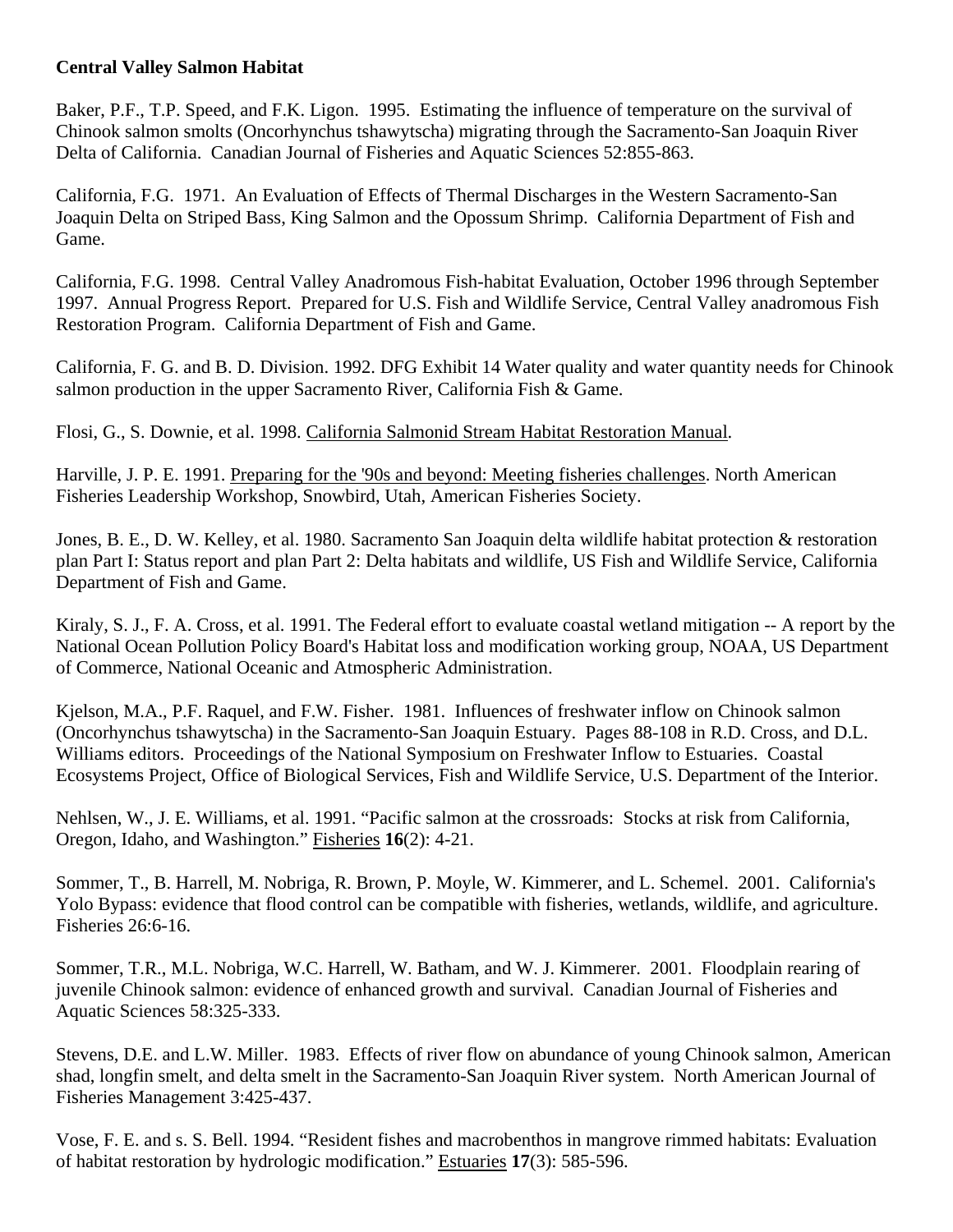White, J., P. Brandes, R. Guinee, S. Greene, E. Chappell, A. Low, B. Oppenheim, B. Kinnear, R. Sitts. October 2001. The Use of the Environmental Water Account for the Protection of Anadromous Salmonids in the Sacramento/San Joaquin Delta in 2000 - 2001. CalFed Bay-Delta Program.

White, J., P. Brandes, R. Guinee, S. Greene, E. Chappell, A. Low, B. Oppenheim, B. Kinnear, R. Sitts. October 2002. The Use of the Environmental Water Account for the Protection of Anadromous Salmonids in the Sacramento/San Joaquin Delta in 2001 - 2002. CalFed Bay-Delta Program.

U.S. Fish and Wildlife Service. 1995. Working Paper on Restoration Needs; Habitat Restoration Actions to Double Natural Production of Anadromous Fish in the Central Valley of California. Volume 1. Anadromous Fish Restoration Program. Stockton, CA. http://www.delta.dfg.ca.gov/afrp/workingpaper.asp

U.S. Fish and Wildlife Service. 1995. Working Paper on Restoration Needs; Habitat Restoration Actions to Double Natural Production of Anadromous Fish in the Central Valley of California. Volume 2. Anadromous Fish Restoration Program. Stockton, CA. http://www.delta.dfg.ca.gov/afrp/workingpaper.asp

U.S. Fish and Wildlife Service. 1995. Working Paper on Restoration Needs; Habitat Restoration Actions to Double Natural Production of Anadromous Fish in the Central Valley of California. Volume 3. Anadromous Fish Restoration Program. Stockton, CA. http://www.delta.dfg.ca.gov/afrp/workingpaper.asp

U.S. Fish and Wildlife Service. 2001. Final Restoration Plan for the Anadromous Fish Restoration Program; A Plan to Increase Natural Production of Anadromous Fish in the Central Valley of California. Anadromous Fish Restoration Program. Stockton, CA. http://www.delta.dfg.ca.gov/afrp/restplan\_final.asp

#### **Sacramento River Salmon**

Azevedo, R. L. and Z. E. Parkhurst The upper Sacramento River salmon and steelhead maintenance program, 1949 - 1956.

Bailey, E. D. 1954. Time pattern of 1953-54 migration of salmon and steelhead into the upper Sacramento River, California Department of Fish and Game, Inland Fisheries Branch.

Botsford, L.W., and J.G. Brittnacher. 1998. Viability of Sacramento River winter-run chinook salmon. Conservation Biology 12:65-79.

California, U. S. F. a. R. H. A. C. 1989. Upper Sacramento River Fisheries and Riparian Habitat management plan, California, The Resources Agency, Sacramento, CA.

Castleberry, D.C., J.J. Cech, Jr., M.K. Saiki, and B.A. Martin. 1991. Growth, Condition, and Physiological Performance of Juvenile Salmonids from the Lower American River: February through June, 1991. U.C. Davis, Department of Wildlife and Fisheries Biology.

Clark, G. H. 1929. "Sacramento River Salmon Fishery." California Fish and Game **15(1)** (January): 1-10.

Cramer, S.P. Contribution of Sacramento Basin Hatcheries to Ocean Catch and River Escapement of Fall Chinook Salmon. S.P. Cramer and Associates. Prepared for the California Department of Water Resources.

Dettman, D. H., D. W. Kelley, et al. 1986. The Influence of Flow on Sacramento River Salmon. Newcastle, CA, D. W. Kelley and Associates, Prepared for the CA Department of Water Resources.

Dettman, D. H. and D. W. Kelley 1986. The Roles Nimbus Hatchery and Natural Production in Maintaining the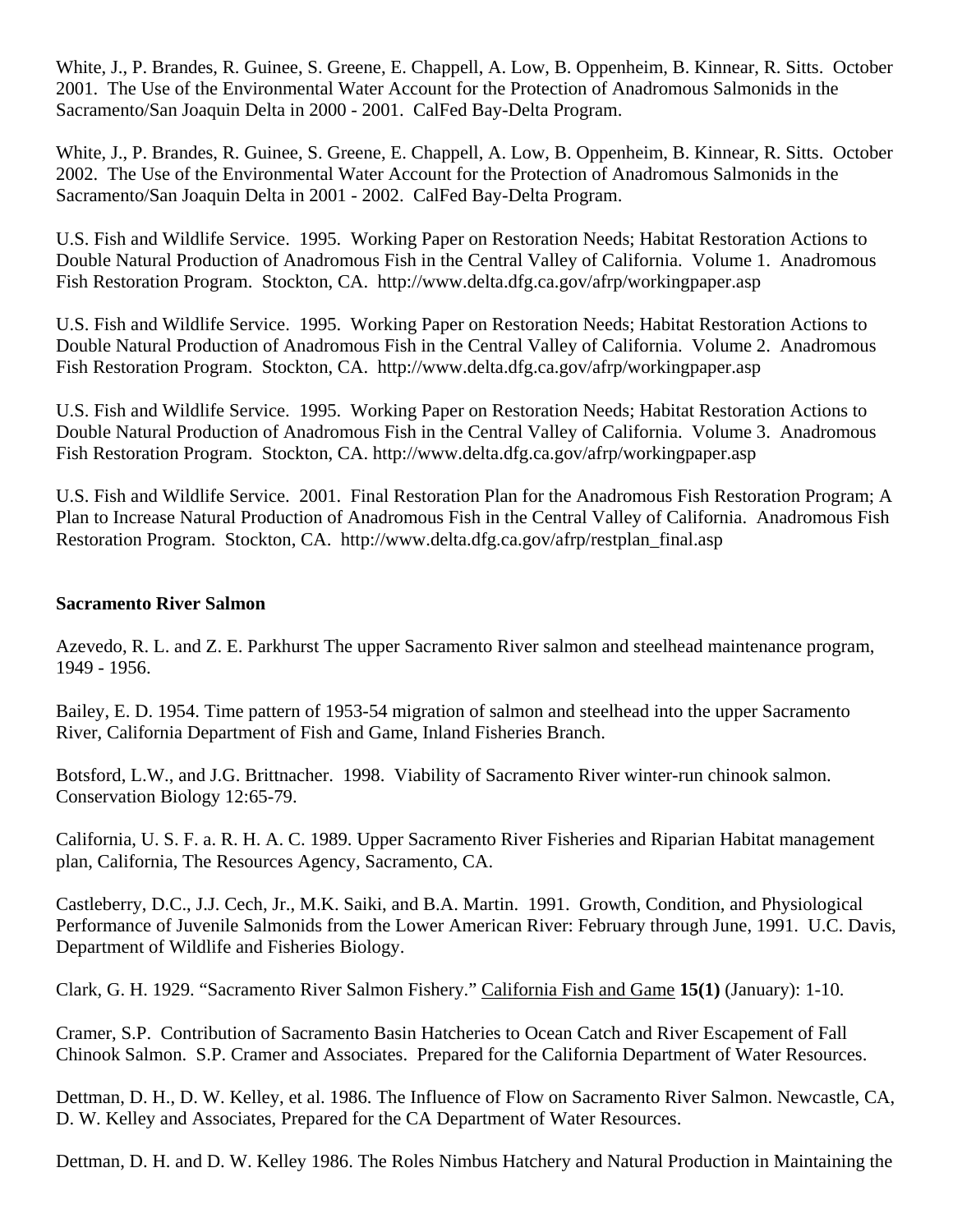Lower American River Salmon Run. D. W. Kelley & Associates, Newcastle.

Dettman, D. H. and D. W. Kelley. 1987. The roles of Feather and Nimbus salmon and steelhead hatcheries and natural reproduction in supporting fall runs Chinook salmon populations in the Sacramento River basin, D. W. Kelley & Associates, Newcastle.

Dralle, P. J. 1965. Sacramento River salmon and steelhead sport catch, 1962-63, California Department of Fish & Game, Marine Resources Branch.

Hamilton, A. 1984. Enlarging Shasta Lake investigation, Sacramento River salmon spawning distribution study, US Fish and Wildlife Service.

Hedrick, P.W., D. Hedgecock, S. Hamelberg, and S.J. Croci. 2000. The impact of supplementation in winterrun Chinook salmon on effective population size. Journal of Heredity 91:112-116.

Hedrick, P.W., V.K. Rashbrook, and D. Hedgecock. 2000. Effective population size of winter-run Chinook salmon based on microsatellite analysis of returning spawners. Canadian Journal of Fisheries and Aquatic Sciences 57:2368-2373.

Hedrick, P.W., D. Hedgecock, and S. Hamelberg. 1995. Effective population size in winter-run Chinook salmon. Conservation Biology 9:615-624.

Horn, M.J. and A. Blake. February 2004. Acoustic Tracking of Juvenile Chinook salmon Movement in the Vicinity of the Delta Cross Channel, 2001 Study Results. Technical Memorandum No. 8220-04-04. U.S. Department of the Interior, Bureau of Reclamation, U.S. Geological Survey.

Kjelson, M, Greene, S., and Brandes, P.L. 1989. A model for estimating mortality and survival of fall-run chinook salmon smolts in the Sacramento River Delta between Sacramento and Chipps Island. U.S. Fish and Wildlife Service, Stockton, CA. 50pp.

McLain, Jeff S. 1998. Relative efficiency of the midwater and Kodiak trawl at capturing juvenile Chinook salmon in the Sacramento River. Interagency Ecological Program Newsletter. 11(4): 26-29.

McLain, Jeff S., and Burmester, R. 1999. Juvenile fall-run and winter-run Chinook salmon abundance. Interagency Ecological Program Newsletter. 12(2) 35-38.

Newman, K.B., and J. Rice. 2002. Modeling the Survival of Chinook salmon smolts outmigrating through the lower Sacramento River system. Journal of the American Statistical Association 97:983-993.

Skinner, J. 1957. Incidental losses of striped bass in the Sacramento River Gill Net Fisheries for shad and salmon, California Department of Fish and Game, Inland Fisheries Branch.

U.S. Fish and Wildlife Service. 1993. Survival and Condition of Juvenile Salmonids Passing Through the Downstream Migrant Fish Protection Facilities at Red Bluff Diversion Dam on the Sacramento River, Spring 1993. USFWS Report No. AFF1-FRO093-10, Red Bluff, CA.

# **San Joaquin River Salmon**

Brandes, P.L. 1996. Results of 1996 coded-wire tag smolt survival experiments in the San Joaquin River Delta. Interagency Ecological Program Newsletter. 9(4):13-16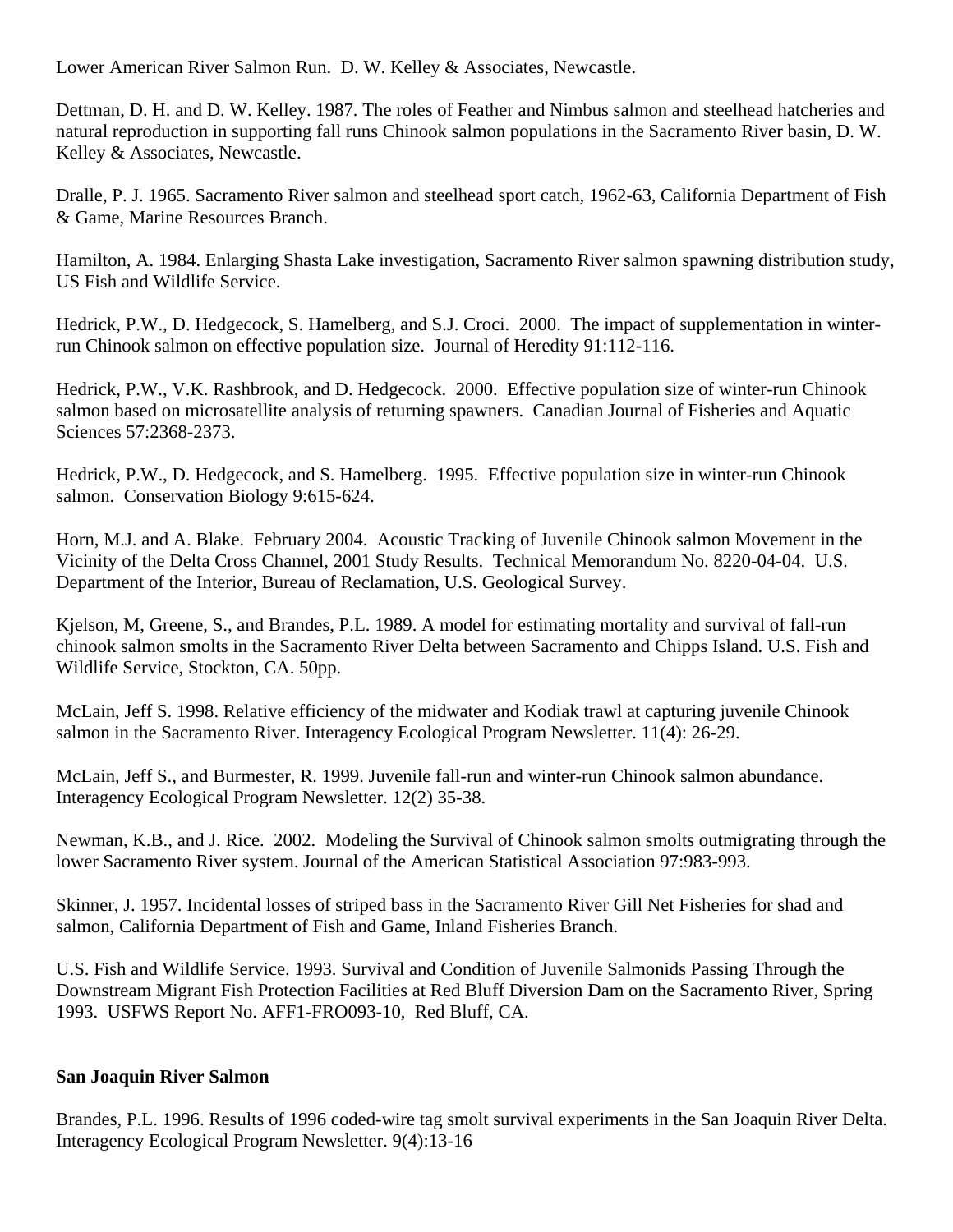Brandes, P.L., and Pierce, M.M. 1998. 1997 salmon smolt survival studies in the South Delta. Interagency Ecological Program Newsletter. 11(1):29-38.

California, F. G. 1964. Report on the 1964 Salmon Migration Study in the San Joaquin River. California Department of Fish and Game.

California, F. G. 1992. San Joaquin River Chinook Salmon Enhancement Project Annual Report, Fiscal Year 1990 - 1991. California Department of Fish and Game.

EA Engineering, Science, and Technology. June 1991. San Joaquin River System Chinook Salmon Population Model Documentation. Developed for Turlock Irrigation District and Modesto Irrigation district. Prepared by EA Engineering, Science, and Technology.

Fry, D.H. Jr. Relationship Between Stream Flow and Salmon Spawning Success With Especial Reference to the San Joaquin Valley.

Hallock, R. J. and W. F. V. Woert. 1959. "A survey of anadromous fish losses in irrigation diversions from the Sacramento and San Joaquin rivers." California Fish and Game -- Conservation of wildlife through education **45(4)** (October 1959): 227-296.

San Joaquin River Group Authority. January 2003. 2003 Annual Technical Report on Implementation and Monitoring of the San Joaquin River Agreement and the Vernalis Adaptive management Plan. Prepared for the California Water Resources Control Board.

### **Salmon Habitat**

Crispin, V., R. House, et al. 1993. "Changes in instream habitat, large woody debris, and salmon habitat after the restructuring of a coastal Oregon stream." North American Journal of Fisheries Management **13**(1): 96-102.

Gray, A., C.A. Simenstad, D. L. Bottom and T.J. Cornwell. 2002. Contrasting functional performance of juvenile salmon habitat in recovering wetlands of the Salmon River Estuary, Oregon, U.S.A. Restoration Ecology 10(3): 514-526

Groh, F. and R. S. Menchen. 1970. Mokelumne River Fish Installation, Annual Report for 1965-66 Season, California Department of Fish and Game, Anadromous Fisheries Branch.

Grover, J. C. (1988). Alternative means to meet mitigation and enhancement goals at Red Bluff Diversion Dam Red Bluff, California, US Fish and Wildlife Service.

Kelley, D. W., P. M. Bratovich, et al. 1985. The effect of streamflow on fish in the lower American River: Second report, D.W. Kelley & Associates.

Leclerc, M., A. Boudreault, et al. 1995. "Two dimensional hydrodynamic modeling: A neglected tool in the instream flow incremental methodology." Transactions American Fisheries Society **124(5)** (September 1995): 645-662.

Rogers, D. W. 1973. King salmon *Oncorhynchus tshawytscha* and silver salmon *Oncorhynchus kisutch* spawning escapement and spawning habitat in the upper Trinity River, 1970, California Department of Fish and Game, Anadromous Fisheries Branch.

Smith, G. E. 1975. Anadromous salmonid spawning escapements in the upper Trinity River, California, 1969,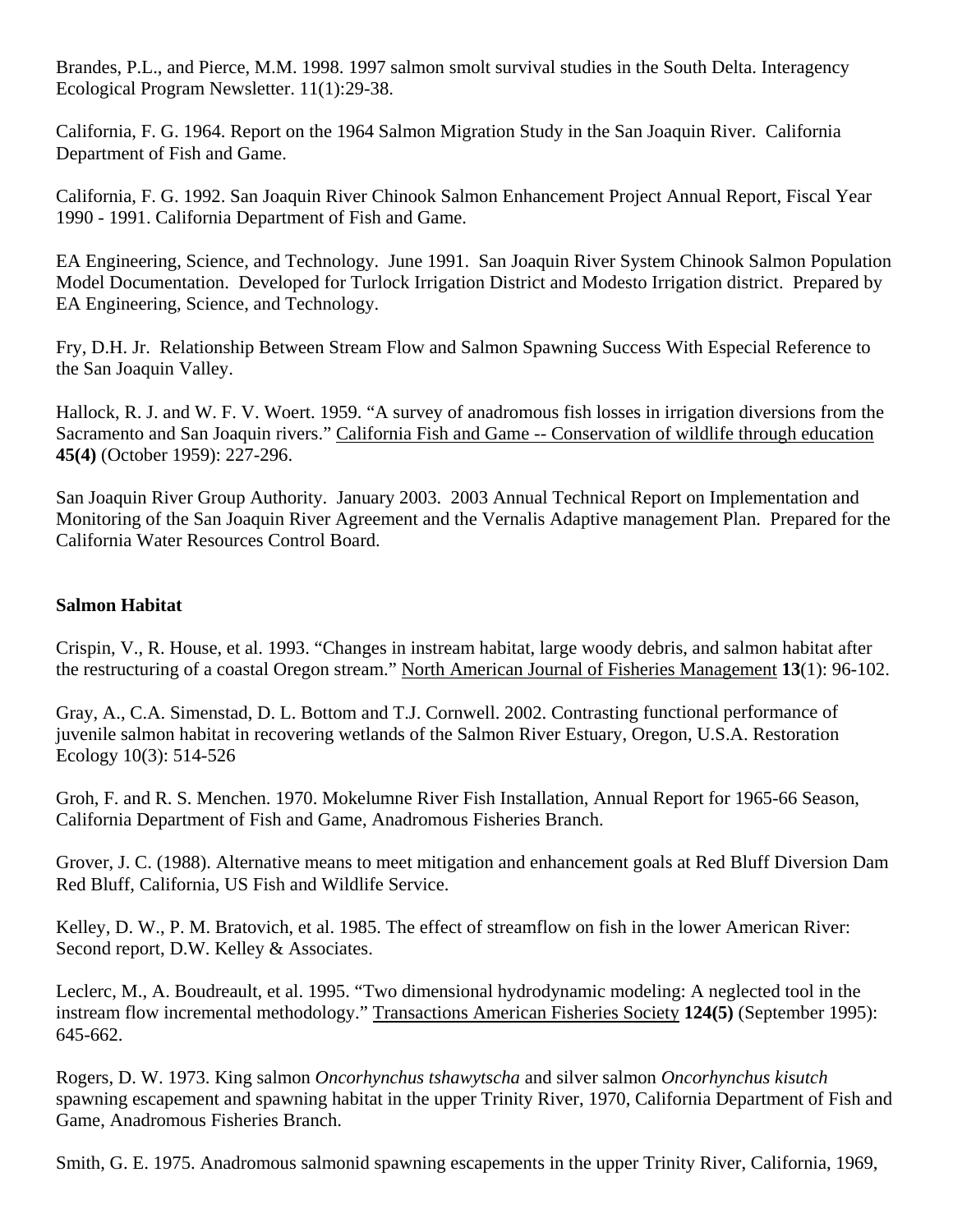California Department Fish and Game, Anadromous Fisheries Branch.

Snider, W. M. and E. Gerstung. 1992. DFG Exhibit 18 Instream flow requirements of the Fish and Wildlife resources of the Lower American River, Sacramento County, California, California Fish & Game.

Vogel, D. A. and K. R. Marine. 1991. Guide to upper Sacramento River Chinook salmon life history, CH2M Hill.

White, W. J., W. D. Watt, et al. 1984. "An experiment on the feasibility of rehabilitating acidified Atlantic salmon habitat in Nova Scotia by the addition of lime." Fisheries **9**(1): 25-30.

### **Salmon Populations**

Bartley, D. M. and G. A. E. Gall. 1990. "Genetic structure and gene flow in Chinook salmon populations of California." Transactions of the American Fisheries Society **119**(1): 55-71.

Gharrett, A. J., C. Smoot, et al. 1988. "Genetic relationships of even-year northwestern Alaskan pink salmon." Transactions of the American Fisheries Society **117**(6): 536-545.

Healy, M.C. Life History of Chinook Salmon (*Oncorhynchus Tshawytscha).* Pacific Salmon Life Histories, C. Groot and L. Margolis, editirs. p. 311-393. 1991. FR 40(3).

Jensen, P. T. and J. Hyde. 1971. "Sex ratios and survival estimates among salmon populations." California Fish and Game **57(1)** (January 1971): 90-98.

Korman, J. and P. S. Higgins (1997). "Utility of escapement time series data for monitoring the response of salmon populations to habitat alteration." Canadian Journal of Fisheries and Aquatic Sciences **54(9)** (September 1997): 2058-2067.

Lawson, P. W. 1993. "Cycles in ocean productivity, trends in habitat quality, and the restoration of salmon runs in Oregon." Fisheries **18**(8): 6-10.

Mundie, J. H. and R. Bell-Irving. 1986. "Predictability of the consequences of the Kemano hydroelectric proposal for natural salmon populations." Canadian Water Resources Journal **11(1)**(1986): 14-25.

Richards, C., P. J. Cernera, et al. 1992. "Development of off-channel habitats for use by juvenile Chinook salmon." North American Journal of Fisheries Management **12**(4): 721-727.

Rodgers, J. D., M. F. Solazzi, et al. 1992. "Comparison of three techniques to estimate juvenile coho salmon populations in small streams." North American Journal of Fisheries Management **12**(1): 79-86.

Ruggles, C. P. 1959. "Salmon populations and bottom fauna in the Wenatchee River, Washington." Transactions of the American Fisheries Society **88**(88): 186-190.

Schwartzberg, M. and J. K. Fryer. 1993. "Identification of hatchery and naturally spawning stocks of Columbia Basin spring Chinook salmon by scale pattern analyses." North American Journal of Fisheries Management **13**(2): 263-271.

Speed, T. 1993. Modeling and managing a salmon population. Pages 271-291 in V. Barnett, and K.F. Turkman, editors. Statistics for the Environment. John Wiley & Sons, Ltd.